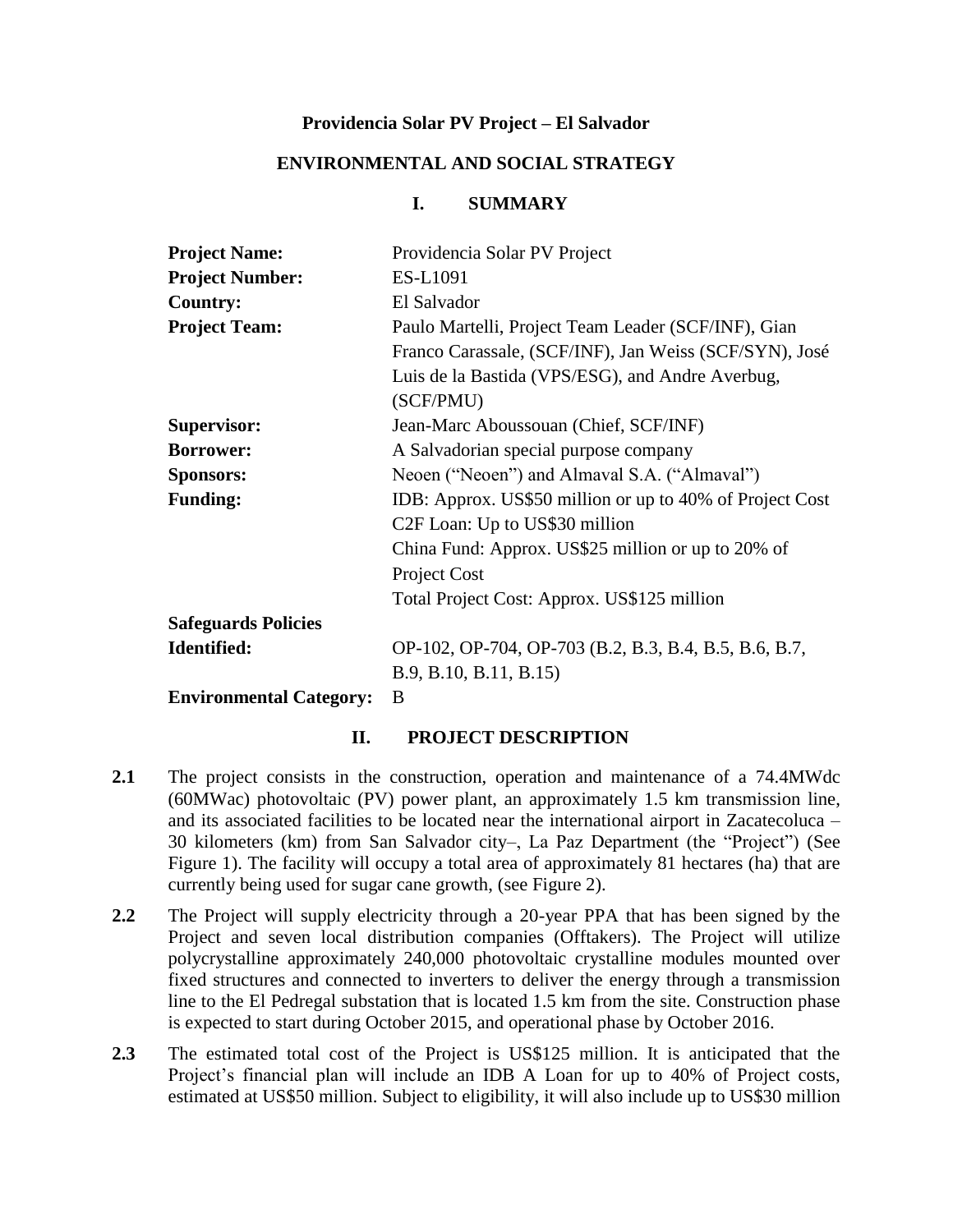in concessional financing from C2F, which is critical for the financial feasibility of the Project. During due diligence, the Project Team will try to identify commercial lenders to participate in the transaction and will consider incorporating up to US\$25 million from the China Fund. The rest of the Project cost will be funded with base equity from the Sponsors.



# **Figure1. General Location Map**

**Figure2. Project Location Map**

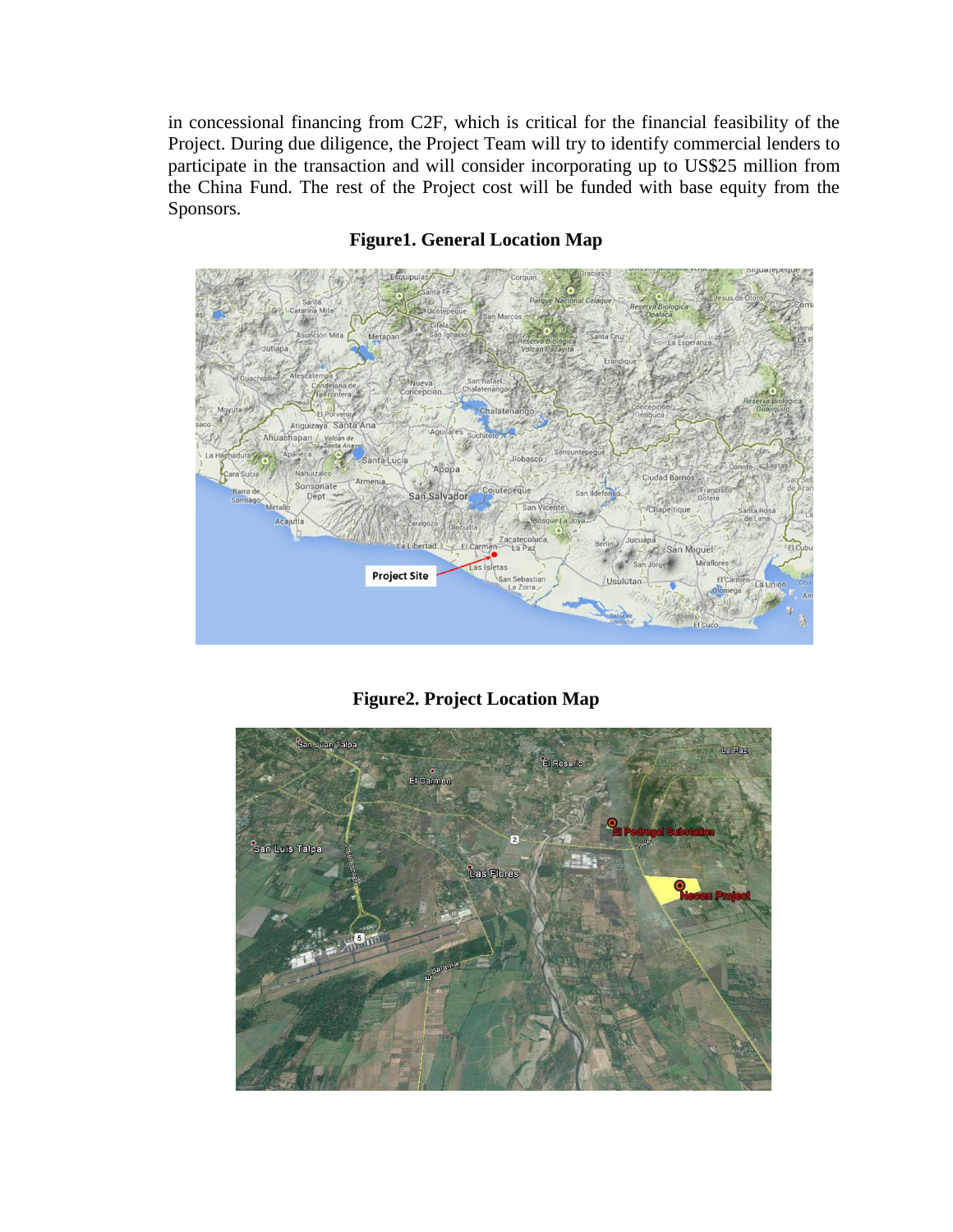### **III. INSTITUTIONAL AND REGULATORY CONTEXT**

- **3.1** The electricity industry in El Salvador is governed by the General Law of Electricity, contained in Legislative Decree No. 843 (10 Oct 1996) and the Regulations of the same, issued by the President of the Republic (25 Jul 1997). The Superintendent of Electricity and Telecommunications (SIGET) established by Legislative Decree No. 808 (12 Sep 1996) is responsible for compliance with the legislation and regulation of the industry. The Wholesale Electricity Market administered by the Transactions Unit (UT) began operations on November 1, 1998.
- **3.2** In late 2013, DELSUR, a distribution company in El Salvador, launched a public competitive tender process on behalf of the Offtakers to award the right to enter into 20 year power purchase agreement for up to 100MW of grid connected renewable energy power<sup>1</sup>. The capacity was split in 60MV of solar photovoltaic (PV) and 40MV of wind. The plants are to be constructed by independent power producers on sites previously secured by them and under a 20-year PPAs that will be signed between the selected parties and the Offtakers.
- **3.3** The environmental local regulatory framework in El Salvador is managed by the *Ministerio del Medio Ambiente y Recursos Naturales* (MARN). The MARN establishes through the Agreement No.33 –May-08-2012– that photovoltaic projects, taking into account environmental criteria, can be categorized within one of the following three groups: Group A (projects with low environmental negative impacts and risks, and electric generation capacity below 100 kW), Group B-1 (projects with minor environmental negative impacts and risk, electric generation capacity between 100 kW and 5 MW and an area no bigger than 5 ha.) and Group B-2 (projects with moderate or high environmental negative impacts and risks, electric generation capacity over the 5 MW and an area bigger than 5 ha.). The Project falls under the Group B-2 due to the electric generation capacity and area to be occupied by the photovoltaic facilities. Additionally, as a requirement to obtain the environmental permit for projects within this group, the Project will have to submit an Environmental Impact Study (EIS) that will be reviewed and approved by the MARN. This study will follow the specific Terms of Reference (ToR) for photovoltaic projects that are stated on the Agreement No. 94 issued officially on September-23-2013.
- **3.4** Currently, there is no information regarding the current status of the EIS. However, once the EIS is ready, it will be submitted to the Bank as one of the requirements to carry out the environmental and social Due Diligence for the Project.
- **3.5** The Project triggers the following directives of IDB's OP-703 Environmental and Safeguards Policy: B.2, Country Laws and Regulations; B.3, Screening and Classification; B.4, Other Risks (environmental governance capacity); B.5, Environmental Assessment Requirements; B.6, Consultations; B.7, Supervision and Compliance; B.9, Natural Habitats and Cultural Sites; B.10, Hazardous Materials; B.11,

 $\overline{\phantom{a}}$ <sup>1</sup> International Public Tender No. DELSUR-CLP-RNV-001-2013 "Proceso De Libre Concurrencia Convocado Por Delsur S.A. De C.V., Para El Suministro De 100 Mw De Potencia A Instalar Y Su Energía Asociada" published on December 4, 2013.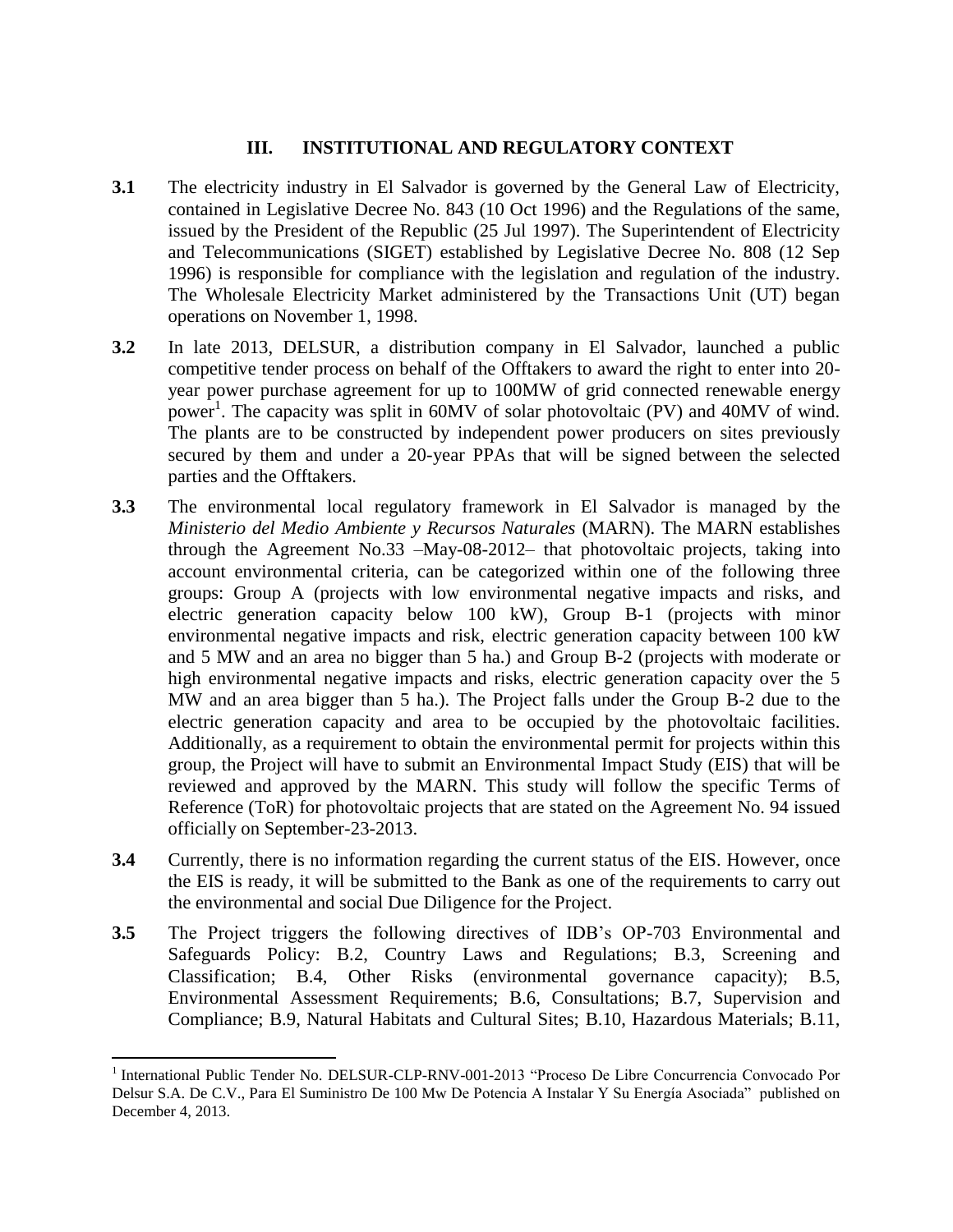Pollution Prevention and Abatement; and B.15, Co-financing Operations. The OP-102, Disclosure of Information Policy applies for this Project. The OP-704, Disaster Risk Management Policy, also applies since the Project's presence in an active earthquake, hurricane, and flow zone, and the potential risk to the Project will be assessed during Due Diligence. According to available documentation, it does not appear that the Bank's OP-710 on Involuntary Resettlement would be triggered neither the OP-765 on Indigenous Communities; and apparently, the Project is not located on a critical/sensitive natural habitat. The Project site is currently being used for sugar cane growth, and directive B.9 has been triggered because of land conversion issues. At the moment, there is no evidence of the presence of cultural sites on the Project site; however, all these aspects mentioned above will be verified during the environmental and social Due Diligence. Based on available information, the Project had been classified by the Bank as a Category B operation.

### **IV. ENVIRONMENTAL AND SOCIAL SETTING**

- **4.1** Based on available documentation, together the solar facilities and the transmission line will potentially occupy a total area of approximately 81 ha, which will be permanently affected by the erection of the solar panels, substations offices, substations, transmission line, offices, maintenance roads and other construction works. Based on aerial imagery, much of the Project area and vicinity has been previously impacted by human activities, particularly agriculture and urbanization, including the international airport of El Salvador located 3.3 km west of the Project site. The landscape surrounding the Project appears to be mostly composed of agricultural fields and small populated areas.
- **4.2** The Project area is surrounded by small populated areas/towns. Currently, there is no precise information available on the scale of economic activities occurring within the Project area and surrounding communities; however, agricultural activity is clearly present in surrounding areas based on aerial imagery. The Project area appears to be agricultural land.
- **4.3** There is currently no available documentation to indicate that affected people have been consulted on the Project or local communities do support the Project. The Bank will require at least one public consultation to occur based on the project being classified as a Category B project. The Due Diligence will investigate whether any such consultation occurred and the effectiveness of the consultation process in order to understand the local resident's perceptions of the Project. The procedures implemented during this process, and the subsequent results, including land purchase or lease agreements, will be investigated during the Due Diligence. Social programs implemented by the Project to benefit the local community will also be investigated.
- **4.4** The existing documentation does not identify any protected habitats in the area and much of the land has been disturbed by previous activities including farming, ranching and urbanization. The Due Diligence will verify that no sensitive or protected habitats exist in the Project area as well as sensitive flora or fauna species.
- **4.5** There is currently no information regarding archaeological surveys available; the ToR of the EIS includes a socio-economic and cultural settings section which should include archeological technical analysis carried out by the agency of cultural patrimony of the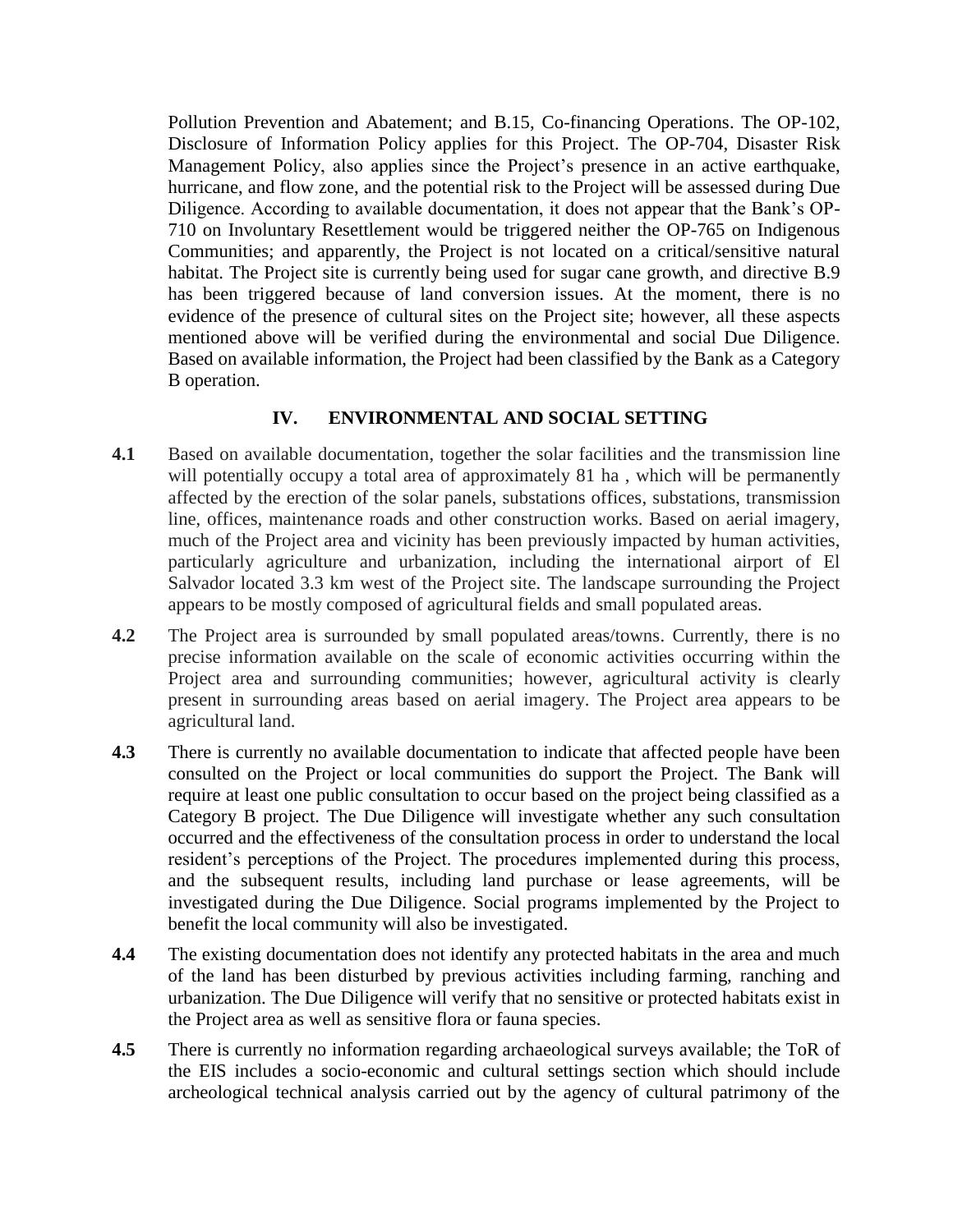*Secretaría de Cultura* (SECULTURA). During the Due Diligence will be confirmed the adequate process to be implemented to manage the archeological aspects, mainly, those archaeological surveys of the affected areas before any earthworks begin. Additionally, the Project may require the implementation of a Chance Find Procedure during initial excavations.

## **V. KEY POTENTIAL ENVIRONMENTAL AND SOCIAL IMPACTS AND RISKS**

- **5.1** Potential environmental impacts and risks associated with solar facilities during the construction phase are mainly linked to the installation of the solar panels, foundations, and transmission line as well as the substation and access roads. Main construction impacts are: (i) archeological and habitat disturbance; (ii) land transformation; (iii) soil erosion; (iv) dust generation; (v) increased heavy traffic; (vi) loss of vegetation; and (vii) occupational health and safety hazards for the workforce.
- **5.2** Once in operation, main potential impacts and risk associated with these kinds of solar facilities are: (i) loss of vegetation; (ii) connectivity of the land and land occupation; (iii) impacts to geohydrological resources including the erosion of topsoil, increase of sediment load or turbidity in local streams, and reduction of groundwater recharge or increase of flooding; (iv) accidental discharges of hazardous materials; (v) community health and safety hazards; (vi) possible use of herbicides are sometimes used instead of mowing; (vii) land dispute; (viii) landscape impacts; and (xi) water consumption for cleaning the panels.
- **5.3** The Project site is within the airport zone but in non-disturbance zone according to the International Civil Aviation Organization (ICAO) norms. A detailed study will be conducted with the airport based on final design of the Project.
- **5.4** The Due Diligence will determine with more certainty the extent of anticipated impacts of the Project. It is expected that the Borrower will apply mitigation measures that correspond to best industry practices for the solar power sector.

# **VI. ENVIRONMENTAL AND SOCIAL DUE DILIGENCE STRATEGY**

- **6.1** Based on the requirements outlined in IDB's OP-703 Environmental and Safeguards Compliance Policy, the Team proposes that Neoen Solar PV Power Project be classified as a Category B.
- **6.2** The Bank will perform an Environmental and Social Due Diligence ("ESDD") in order to confirm that all of the Project's relevant impacts and risks have been, or will be, properly and adequately evaluated, and mitigated.
- **6.3** The ESDD will specifically address the following aspects:
	- a. Determine if any additional flora and/or fauna surveys should be necessary to confirm whether the Project site is a critical/sensitive natural habitat.
	- b. Investigate the potential impacts of the transmission line and verify the final location of the electrical towers and posts to prevent any environmental and social impact and risk;